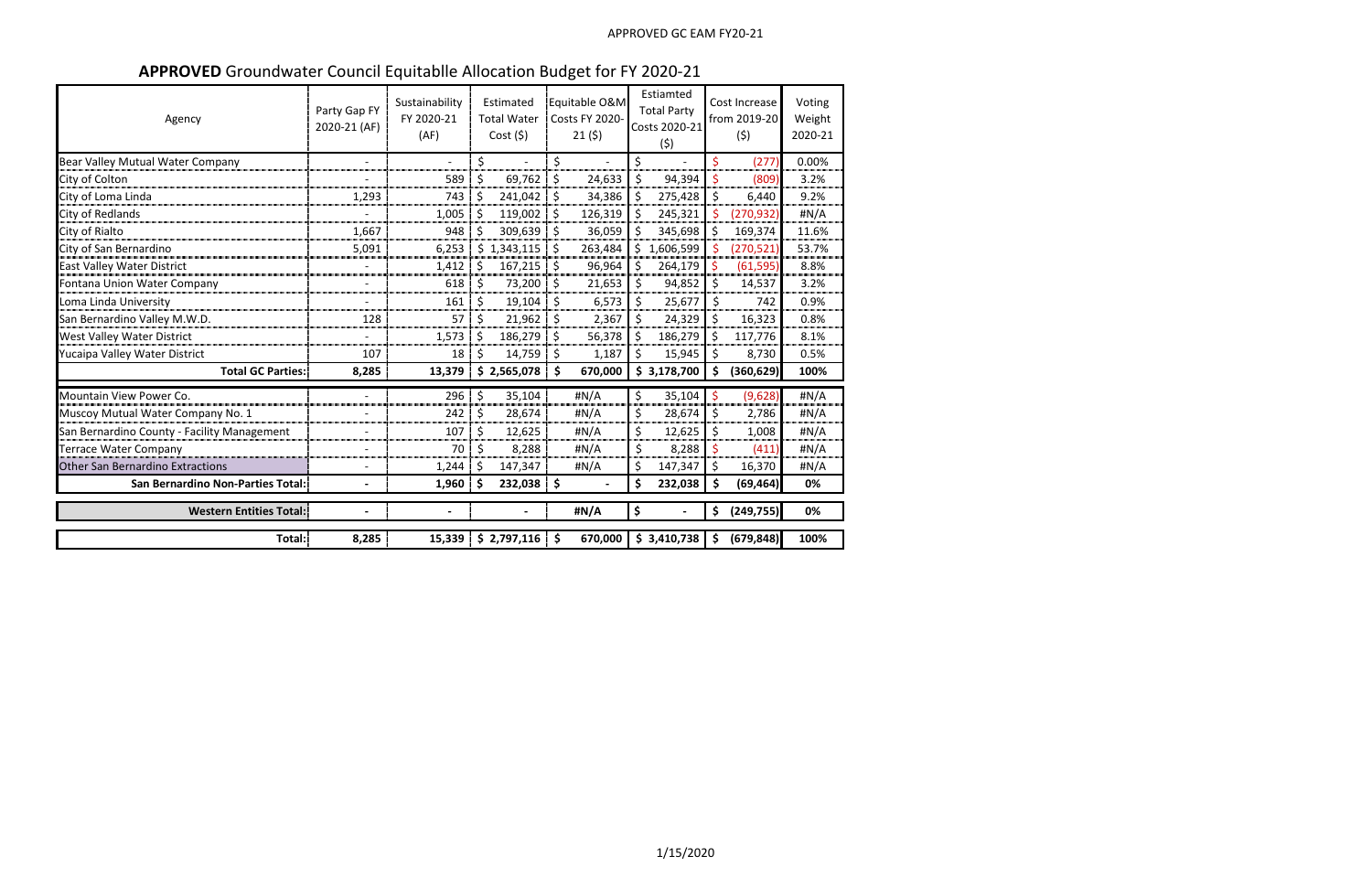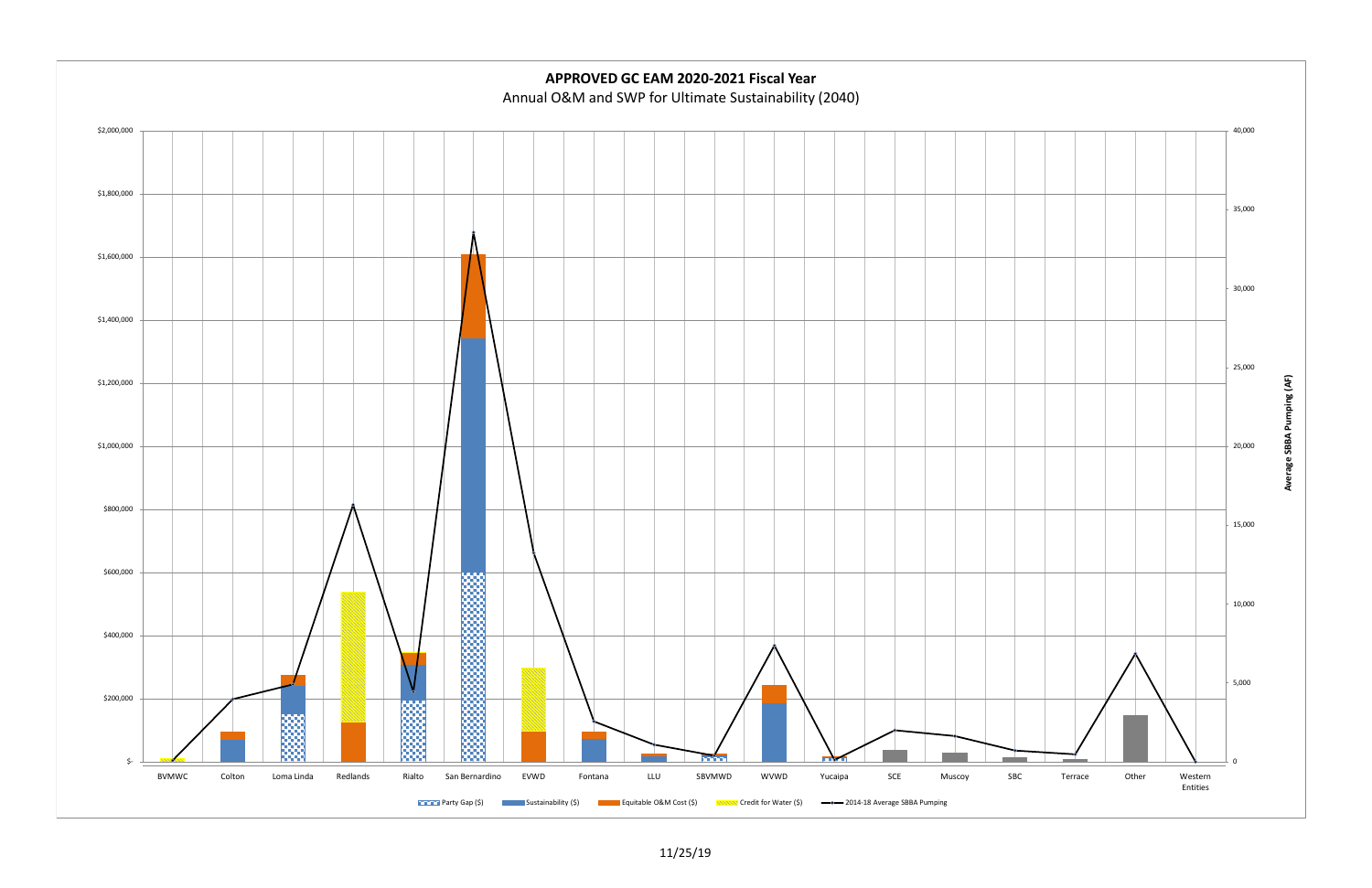|                         |                                                                                        |                                                              |                          |                                                           |                                                 |                                       |                                |                             |                                       |                                                                 |                        |                      | <b>APPROVED Calculation for FY 2020-21</b> |                                |                                       |                                         |                               |                                         |                                              |                        |                                 |                                        |                                           |
|-------------------------|----------------------------------------------------------------------------------------|--------------------------------------------------------------|--------------------------|-----------------------------------------------------------|-------------------------------------------------|---------------------------------------|--------------------------------|-----------------------------|---------------------------------------|-----------------------------------------------------------------|------------------------|----------------------|--------------------------------------------|--------------------------------|---------------------------------------|-----------------------------------------|-------------------------------|-----------------------------------------|----------------------------------------------|------------------------|---------------------------------|----------------------------------------|-------------------------------------------|
|                         | 1 Calculation for 2020-21                                                              | $\overline{R}$                                               |                          | D                                                         | E                                               |                                       | G                              | H                           |                                       |                                                                 |                        |                      |                                            |                                | $\circ$                               | <b>P</b>                                | Q                             |                                         |                                              |                        | U                               | V                                      | W                                         |
|                         |                                                                                        |                                                              |                          |                                                           |                                                 |                                       |                                |                             |                                       | <b>Present Period Safe Yield</b>                                |                        |                      |                                            |                                |                                       |                                         |                               |                                         |                                              |                        |                                 |                                        |                                           |
| $\overline{\mathbf{3}}$ | Precipitation Adjustmen                                                                | 0%                                                           |                          | Sustainable Amount (AF                                    | 28,823                                          |                                       | <b>Base Period Safe Yield</b>  |                             |                                       | New Conservation Present Safe Yield                             |                        |                      |                                            |                                |                                       |                                         |                               |                                         |                                              |                        |                                 |                                        |                                           |
|                         | Recharge<br>Direct Use                                                                 | 95%<br>100%                                                  |                          | <b>Budgeted Water Cost</b><br>Budgeted O&M Cost SBVWCD \$ | 3,412,643<br>600,000                            | Non-Plaintiff<br>Plaintiff            | 72.05%<br>27.95%               | 167,238<br>64,862           | 5,507<br>2,136                        | 172,745<br>66,998                                               |                        |                      |                                            |                                |                                       |                                         |                               |                                         |                                              |                        |                                 |                                        |                                           |
|                         | SWP Cost Recharge (\$/AF) \$                                                           | 118                                                          |                          | Budgeted O&M Cost SBCFCD \$                               | 70,000                                          |                                       |                                |                             |                                       |                                                                 |                        |                      |                                            |                                |                                       |                                         |                               |                                         |                                              |                        |                                 |                                        |                                           |
|                         |                                                                                        |                                                              |                          | <b>Budgeted Admin Costs</b>                               |                                                 |                                       |                                |                             |                                       |                                                                 |                        |                      |                                            |                                |                                       |                                         |                               |                                         |                                              |                        |                                 |                                        |                                           |
|                         |                                                                                        |                                                              |                          |                                                           |                                                 |                                       |                                |                             |                                       |                                                                 |                        |                      |                                            |                                |                                       |                                         | <b>Total SBBA</b>             |                                         | Average                                      | <b>Total Base</b>      |                                 |                                        |                                           |
|                         | <b>Base Period</b>                                                                     | 1959-63                                                      |                          |                                                           | 1959-1963 Base Period SBBA Production (AF)      |                                       |                                |                             |                                       | Total Average Use, 1959-1963                                    |                        |                      |                                            | <b>Safe Yield Distribution</b> |                                       |                                         | Demand                        | Groundwater                             | <b>Surface Water</b>                         | Period                 |                                 |                                        |                                           |
|                         |                                                                                        |                                                              |                          |                                                           |                                                 |                                       |                                | 1959-63<br>Average          |                                       | Recycled Water <sub>195</sub>                                   | 1959-1963 Total        |                      | Safe Yield <sub>1959-63</sub>              | Safe Yield % of                | $SW1959-63$                           | GWSY <sub>1959-63</sub>                 | Jemand <sub>Previous Yr</sub> | GWSY <sub>1959-63</sub>                 | $\mathsf{SW}_{\mathsf{1959}\text{-63}}$      |                        |                                 |                                        |                                           |
|                         | Agency                                                                                 | Abbreviation                                                 | 1959                     | 1960                                                      | 1961                                            | 1962                                  | 1963                           | $GW + SW$                   | Other Distribution                    | $_{63}$ (AF)                                                    | Average Use<br>(AF)    | % of Total           | (AF)                                       | Total                          | (AF)                                  | (AF)                                    | (2017)                        | (AF)                                    | (AF)                                         | $Gap_{1959-63}$        |                                 |                                        |                                           |
|                         | 11 Bear Valley Mutual Water Company                                                    | <b>BVMWC</b>                                                 | 16,855                   | 13,583                                                    | 14,273                                          | 11,626                                | 9,831                          | (AF)<br>13,234              | 574                                   |                                                                 | 13,807                 | 7.77%                | 12,996                                     | 5.60%                          | 8,344                                 | 4,652                                   | (10, 181)                     | 4,652                                   | 8,344                                        | 2,815                  |                                 |                                        |                                           |
|                         | 12 City of Colton                                                                      | Colton                                                       | 2,814                    | 3,606                                                     | 3,305                                           | 3,743                                 | 3,267                          | 3,347                       |                                       | $\sim$                                                          | 3,347                  | 1.88%                | 3,150                                      | 1.36%                          |                                       | 3,150                                   | (3,695)                       | 3,150                                   |                                              | (545)                  |                                 |                                        |                                           |
|                         | 13 City of Loma Linda                                                                  | Loma Linda                                                   | $\Omega$                 | $\mathbf{0}$                                              | $\Omega$                                        | $\overline{0}$                        | $\Omega$                       |                             | 1,735                                 | 235                                                             | 1,970                  | 1.11%                | 1,855                                      | 0.80%                          |                                       | 1,855                                   | (5, 158)                      | 1,855                                   |                                              | (3,303)                |                                 |                                        |                                           |
|                         | 14 City of Redlands<br>15 City of Rialto                                               | Redlands<br>Rialto                                           | 19,378<br>1,659          | 19,941<br>795                                             | 18,736<br>959                                   | 20,758<br>1,068                       | 16,676<br>1,397                | 19,098<br>1,176             | 7,092<br>833                          | 2,068                                                           | 28,258<br>2,008        | 15.90%<br>1.13%      | 26,598<br>1,890                            | 11.46%<br>0.81%                | 6,864<br>617                          | 19,735<br>1,273                         | (28, 302)<br>(6, 411)         | 19,735<br>1,273                         | 6,864<br>617                                 | (1,703)<br>(4.521)     |                                 |                                        |                                           |
|                         | 16 City of San Bernardino                                                              | SBMWD                                                        | 17,268                   | 16,099                                                    | 18,448                                          | 17,575                                | 16,456                         | 17,169                      | 3,468                                 | .                                                               | 20,637                 | 11.62%               | 19,425                                     | 8.37%                          | 1,206                                 | 18,219                                  | (39, 524)                     | 18,219                                  | 1,206                                        | (20,099)               |                                 |                                        |                                           |
|                         | 17 East Valley Water District<br>18 Fontana Union Water Company                        | EVWD<br><b>FWC</b>                                           | 6,399<br>19,841          | 6,754<br>15,649                                           | 7,528<br>13,295                                 | 6,998<br>14,674                       | 7,394<br>12,086                | 7,015<br>15,109             | 7,708                                 |                                                                 | 14,723<br>15,109       | 8.29%<br>8.50%       | 13,858<br>14,221                           | 5.97%<br>6.13%                 | 57<br>6,688                           | 13,800<br>7,533                         | (18, 694)<br>(4, 791)         | 13,800<br>7,533                         | 57<br>6,688                                  | (4,836)<br>9,430       |                                 |                                        |                                           |
|                         | 19 Loma Linda University                                                               | LLU                                                          | 1,011                    | 1,116                                                     | 1,202                                           | 1,166                                 | 901                            | 1,079                       | $\sim$                                | $\sim$                                                          | 1,079                  | 0.61%                | 1,016                                      | 0.44%                          |                                       | 1,016                                   | (986)                         | 1,016                                   | $\sim$                                       | 30                     |                                 |                                        |                                           |
|                         | 20 Mountain View Power Co<br>21 Muscoy Mutual Water Company No. 1                      | SCE<br>MMWC                                                  | 1,410<br>1,943           | 1,219<br>1,870                                            | 1,425<br>2,028                                  | 726<br>1,863                          | 744<br>1,684                   | 1,105<br>1,878              | $\sim 10^{-1}$                        |                                                                 | 1,105<br>1,878         | 0.62%<br>1.06%       | 1,040<br>1,767                             | 0.45%<br>0.76%                 |                                       | 1,040<br>1,767                          | (863)<br>(1,649)              | 1,040<br>1,767                          |                                              | 177<br>118             |                                 |                                        |                                           |
|                         | 22 San Bernardino County - Facility Management                                         | SBC                                                          | 636                      | 615                                                       | 809                                             | 564                                   | 386                            | 602                         | 825                                   | $\sim$                                                          | 1,427                  | 0.80%                | 1,344                                      | 0.58%                          |                                       | 1,344                                   | (846)                         | 1,344                                   | $\sim$                                       | 498                    |                                 |                                        |                                           |
|                         | 23 San Bernardino Valley M.W.D<br>24 Terrace Water Company                             | SBVMWD<br>Terrace                                            | $\Omega$<br>1,318        | $\mathbf{0}$<br>921                                       | $\overline{0}$<br>1,077                         | $\overline{0}$<br>1,012               | $\Omega$<br>899                | 1,045                       |                                       | $\sim$<br>$\sim$                                                | 1,045                  | 0%<br>0.59%          | 984                                        | 0.00%<br>0.42%                 |                                       | 984                                     | (355)<br>(343)                | 984                                     |                                              | (355)<br>641           |                                 |                                        |                                           |
|                         | 25 West Valley Water District                                                          | <b>WVWD</b>                                                  | 13,584                   | 12,090                                                    | 13,587                                          | 11,331                                | 11,837                         | 12,486                      | $\sim$ $-$                            |                                                                 | 12,486                 | 7.03%                | 11,752                                     | 5.06%                          | 3,588                                 | 8,165                                   | (11,006)                      | 8,165                                   | 3,588                                        | 746                    |                                 |                                        |                                           |
|                         | 26 Yucaipa Valley Water District<br>27 Other Non-Plaintiff Extractions                 | YVWD<br>Other                                                | $\overline{0}$<br>85,866 | $\mathbf{0}$<br>79,574                                    | $\overline{0}$<br>84,089                        | $\overline{0}$<br>81,724              | $\overline{0}$<br>73,895       | 81,030                      | (22, 235)                             |                                                                 | 58,795                 | 0.00%<br>33.09%      | 55,341                                     | 0.00%<br>23.84%                | 5,886                                 | 49,455                                  | (178)<br>(7,305)              | 49,455                                  | 5,886                                        | (178)<br>48,036        |                                 |                                        |                                           |
|                         | 28 Non-Plaintiff Total:                                                                |                                                              | 189,982                  | 173,832                                                   | 180,762                                         | 174,828                               | 157,454                        | 175,372                     |                                       | 2,303                                                           | 177,675                | 100%                 | 167,238                                    | 72.05%                         | 33,250                                | 133,988                                 | (140, 286)                    | 133,988                                 | 33,250                                       | 26,952                 |                                 |                                        |                                           |
| रम                      | 30 Plaintiff Total                                                                     |                                                              | 70,373                   | 64,867                                                    | 70,944                                          | 65,102                                | 60,983                         | 64,862                      |                                       |                                                                 |                        | 100%                 | 64,862                                     | 27.95%                         |                                       | 64,862                                  |                               |                                         |                                              |                        |                                 |                                        |                                           |
| 31                      |                                                                                        |                                                              |                          |                                                           |                                                 |                                       |                                |                             |                                       |                                                                 |                        |                      |                                            |                                |                                       |                                         |                               |                                         |                                              |                        |                                 |                                        |                                           |
| 32<br>33                | Total:                                                                                 |                                                              | 260,355                  | 238,699                                                   | 251,706                                         | 239,930                               | 218,437                        | 240,234                     |                                       |                                                                 |                        |                      | 232,100                                    | 100%                           | 33,250                                | 198,850                                 |                               |                                         |                                              |                        |                                 |                                        |                                           |
| 34                      |                                                                                        |                                                              |                          |                                                           |                                                 |                                       |                                |                             |                                       |                                                                 |                        |                      |                                            |                                |                                       |                                         |                               |                                         |                                              |                        |                                 |                                        |                                           |
|                         | Current (last 5 years)                                                                 | 2014-18                                                      |                          |                                                           | Present Period Net SBBA GW + SW Prodcution (AF) |                                       |                                |                             |                                       | Total Average Use, 2014-18 (AF)                                 |                        |                      |                                            | <b>Safe Yield Distribution</b> |                                       |                                         | <b>Total SBBA</b>             | Groundwater                             | Average                                      |                        | Recycled Water (RUWMP, 2015)    |                                        | <b>Total Present</b>                      |
|                         |                                                                                        | (5 years)                                                    |                          |                                                           |                                                 |                                       |                                |                             |                                       |                                                                 |                        |                      |                                            |                                |                                       |                                         | Demand                        |                                         | <b>Surface Water</b>                         |                        |                                 |                                        | Period                                    |
|                         | Agency                                                                                 | Abbreviation                                                 | 2014                     | 2015                                                      | 2016                                            | 2017                                  | 2018                           | Average SBBA<br>Use 2014-18 | SWP (AF)                              | Recycled<br>$\mathsf{Water}_{\mathsf{Previous}\; \mathsf{Yee}}$ | Party Water Use        | % of Total           | afe Yield <sub>Last 5 Year:</sub>          | Safe Yield % of                | $\mathsf{SW}_\mathsf{Last\,5\,years}$ | $\mathsf{GWSY}_\mathsf{Last\,5\,years}$ | Demand <sub>Previous</sub> Y  | $\mathsf{GWSY}_\mathsf{Last\,5\,years}$ | $\textsf{SW}\xspace_{\textsf{Last 5 Years}}$ | New Direct<br>Recycled | <b>Vew Recharge</b><br>Recycled | Net New<br>ecycled <sub>Previous</sub> | $\mathsf{Gap}_{\mathsf{Last\ 5\, years}}$ |
|                         |                                                                                        |                                                              |                          |                                                           |                                                 |                                       |                                | (AF)                        |                                       | (AF)                                                            | (AF)                   |                      | (AF)                                       | Total                          | (AF)                                  | (AF)                                    | (2017)                        | (AF)                                    | (AF)                                         | (AF)                   | (AF)                            | (AF)                                   |                                           |
|                         | 38 Bear Valley Mutual Water Company                                                    | <b>BVMWC</b>                                                 | 5,205                    | 4,229                                                     | 8,928                                           | 10,332                                | 10,181                         | 7,775                       | 1,137                                 |                                                                 | 8,912                  | 6.0%                 | 10,450                                     | 4.36%                          | 7,692                                 | 2,758                                   | (10, 181)                     | 2,758                                   | 7,692                                        |                        |                                 |                                        | 269                                       |
|                         | 39 City of Colton                                                                      | Colton                                                       | 4,879                    | 4,405                                                     | 3,044                                           | 3,842                                 | 3,695                          | 3,973                       |                                       |                                                                 | 3,973                  | 2.7%                 | 4,659                                      | 1.94%                          |                                       | 4,659                                   | (3,695)                       | 4,659                                   |                                              |                        |                                 |                                        | 964                                       |
|                         | 40 City of Loma Linda<br>41 City of Redlands                                           | Loma Linda<br>Redlands                                       | 5,449<br>34,586          | 4,670<br>25,034                                           | 4,208<br>22,031                                 | 5,070<br>25,528                       | 5,158<br>25,227                | 4,911<br>26,481             | 100<br>376                            | 3,399                                                           | 5,011<br>30,256        | 3.4%<br>20.5%        | 5,876<br>35,479                            | 2.45%<br>14.80%                | 10,185                                | 5,876<br>25,294                         | (5, 158)<br>(28, 302)         | 5,876<br>25,294                         | 10,185                                       | 5,467                  | $\sim$                          | 3,399                                  | 718<br>10,577                             |
|                         | 42 City of Rialto                                                                      | Rialto                                                       | 8,133                    | 5,215                                                     | 4,429                                           | 3,149                                 | 6,411                          | 5,467                       | 992                                   | 11                                                              | 6,470                  | 4.4%                 | 7,587                                      | 3.16%                          | 1,032                                 | 6,555                                   | (6, 411)                      | 6,555                                   | 1,032                                        | 11                     |                                 | 11                                     | 1,187                                     |
|                         | 43 City of San Bernardino<br>44 East Valley Water District                             | SBMWD<br>EVWD                                                | 43,084<br>21,192         | 32,503<br>18,876                                          | 23,588<br>12,099                                | 29,154<br>19,802                      | 39,524<br>22,723               | 33,571<br>18,938            | 8,592<br>2,003                        | $\sim$                                                          | 42,163<br>20,942       | 28.6%<br>14.2%       | 49,441<br>24,556                           | 20.62%<br>10.24%               | 5,704                                 | 49,441<br>18,853                        | (39, 524)<br>(18, 694)        | 49,441<br>18,853                        | 5,704                                        |                        |                                 |                                        | 9,917<br>5,862                            |
|                         | 45 Fontana Union Water Company                                                         | <b>FWC</b>                                                   | 5,530                    | 3,761                                                     | 2,650                                           | 4,112                                 | 4,791                          | 4,169                       |                                       | $\sim$ $-$                                                      | 4,169                  | 2.8%                 | 4,888                                      | 2.04%                          | 1,605                                 | 3,283                                   | (4, 791)                      | 3,283                                   | 1,605                                        |                        |                                 | $\sim$                                 | 97                                        |
|                         | 46 Loma Linda University<br>47 Mountain View Power Co.                                 | LLU<br>SCE                                                   | 1,281<br>2,658           | 1,164<br>2,573                                            | 1,019<br>2,013                                  | 990<br>1,889                          | 986<br>863                     | 1,088<br>1,999              | $\sim$                                | $\sim$ $-$<br>$\sim$                                            | 1,088<br>1,999         | 0.7%<br>1.4%         | 1,276<br>2,344                             | 0.53%<br>0.98%                 |                                       | 1,276<br>2,344                          | (986)<br>(863)                | 1,276<br>2,344                          | $\sim$                                       |                        |                                 |                                        | 290<br>1,481                              |
|                         | 48 Muscoy Mutual Water Company No. 1                                                   | MMWC                                                         | 1,739                    | 1,591                                                     | 1,534                                           | 1,652                                 | 1,649                          | 1,633                       |                                       |                                                                 | 1,633                  | 1.1%                 | 1,915                                      | 0.80%                          |                                       | 1,915                                   | (1,649)                       | 1,915                                   |                                              |                        |                                 |                                        | 266                                       |
|                         | 49 San Bernardino County - Facility Management<br>50 San Bernardino Valley M.W.D.      | SBC<br>SBVMWD                                                | 803<br>932               | 647<br>648                                                | 458                                             | 841                                   | 846<br>355                     | 719<br>387                  |                                       |                                                                 | 719<br>387             | 0.5%<br>0.3%         | 843<br>454                                 | 0.35%<br>0.19%                 |                                       | 843<br>454                              | (846)<br>(355)                | 843<br>454                              |                                              |                        |                                 |                                        | (3)<br>99                                 |
|                         | 51 Terrace Water Company                                                               | Terrace                                                      | 660                      | 473                                                       | 420                                             | 464                                   | 343                            | 472                         |                                       |                                                                 | 472                    | 0.3%                 | 553                                        | 0.23%                          |                                       | 553                                     | (343)                         | 553                                     |                                              |                        |                                 |                                        | 210                                       |
|                         | 52 West Valley Water District<br>53 Yucaipa Valley Water District                      | <b>WVWD</b><br>YVWD                                          | 11,357<br>154            | 10,285<br>5                                               | 6,749<br>162                                    | 9,226<br>110                          | 11,006<br>178                  | 9,725<br>122                | 884                                   |                                                                 | 10,609<br>122          | 7.2%<br>0.1%         | 12,440<br>143                              | 5.19%<br>0.06%                 | 2,352                                 | 10,088<br>143                           | (11,006)<br>(178)             | 10,088<br>143                           | 2,352                                        |                        |                                 |                                        | 1,434<br>(35)                             |
|                         | 54 Other San Bernardino Extractions                                                    | Other                                                        | 10,260                   | 8,423                                                     | 8,233                                           | 6,796                                 | 7,305                          | 8,203                       | 188                                   |                                                                 | 8,392                  | 5.7%                 | 9,840                                      | 4.10%                          | 1,345                                 | 8,495                                   | (7, 305)                      | 8,495                                   | 1,345                                        |                        |                                 |                                        | 2,535                                     |
|                         | 55 San Bernardino Entities Total:                                                      |                                                              | 157,902                  | 124,502                                                   | 101,565                                         | 122,956                               | 141,241                        | 129,633                     | 14,273                                | 3,410                                                           | 147,316                | 100%                 | 172,745                                    | 72.05%                         | 29,915                                | 142,830                                 | (140, 286)                    | 142,830                                 | 29,915                                       | 5,478                  | $\sim 100$ km s $^{-1}$         | 3,410                                  | 35,868                                    |
|                         | 57 Western Entities Total:                                                             |                                                              | $\sim 100$               | $\sim 100$                                                | $\sim$ 100 $\pm$                                | $\sim 100$                            | $\sim$ 100 $\mu$               | 66,998                      |                                       |                                                                 |                        |                      | 66,998                                     | 27.95%                         | <b>Contract Contract</b>              | <b>State State</b>                      |                               |                                         |                                              |                        |                                 |                                        |                                           |
| 60                      | 59 Total:                                                                              |                                                              | 157,902                  | 124,502                                                   | 101,565                                         | 122,956                               | 141,241                        | 196,632                     |                                       |                                                                 |                        |                      | 239,743                                    | 100%                           | 29,915                                | 142,830                                 |                               |                                         |                                              |                        |                                 |                                        |                                           |
|                         |                                                                                        |                                                              |                          |                                                           |                                                 |                                       | BUDGET - FY2020-21 Calculation |                             |                                       |                                                                 |                        |                      |                                            |                                |                                       |                                         |                               |                                         |                                              |                        |                                 |                                        |                                           |
| 62                      |                                                                                        |                                                              |                          |                                                           | <b>Equitable Water Costs</b>                    |                                       |                                |                             | <b>Equitable O&amp;M Costs</b>        |                                                                 |                        | Total (2020-21)      |                                            |                                |                                       |                                         |                               |                                         |                                              |                        |                                 |                                        |                                           |
|                         |                                                                                        | Party Gap (AF)                                               | Water Use                | Sustainability                                            | <b>Credit for Water</b>                         | <b>Total Water</b>                    | <b>Estimated Total</b>         | Proportion of               | Equitable O&M                         | Equitable Admin                                                 | <b>Estimated Total</b> | <b>Voting Weight</b> |                                            | Approved FY 20-                |                                       |                                         |                               |                                         |                                              |                        |                                 |                                        |                                           |
|                         | Agency                                                                                 | (Gap <sub>1959-63</sub> +<br>Gap <sub>Last 5 Years</sub> )/2 | $(\%)$                   | (AF)                                                      | (AF)                                            | (AF)                                  | Water Cost (\$)                | <b>Total Pumping</b>        | Costs                                 | Costs                                                           | Party Costs (\$)       | 2020-2021            |                                            | 21 O&M                         | Change                                |                                         |                               |                                         |                                              |                        |                                 |                                        |                                           |
|                         | 64 Bear Valley Mutual Water Company                                                    | $\overline{0}$                                               | 0.1%                     | 12                                                        | 91                                              |                                       |                                |                             |                                       |                                                                 |                        | $0.0\%$              |                                            |                                |                                       |                                         |                               |                                         |                                              |                        |                                 |                                        |                                           |
|                         | 65 City of Colton<br>66 City of Loma Linda                                             | $\overline{0}$<br>1,293                                      | 2.9%<br>3.6%             | 589<br>743                                                |                                                 | $589 \quad$ \$<br>$2,036$ \$          | 69,762<br>241,042              | 2.4%<br>3.3%                | $24,633$ \$<br>-S<br>34,386 \$<br>i s |                                                                 | 94,394<br>275,428      | 3.2%<br>9.2%         |                                            | 26,896<br>$37,545$ \$          | (2, 263)<br>(3, 159)                  |                                         |                               |                                         |                                              |                        |                                 |                                        |                                           |
|                         | 67 City of Redlands                                                                    | $\overline{0}$                                               | 21.8%                    | 4,487                                                     | 3,482                                           | 1,005                                 | 119,002                        | 12.3%                       | 126,319 \$<br>i s                     |                                                                 | 245,323                | #N/A                 |                                            | 137,924 \$                     | (11,606)                              |                                         |                               |                                         |                                              |                        |                                 |                                        |                                           |
|                         | 68 City of Rialto<br>69 City of San Bernardino                                         | 1,667<br>5,091                                               | 4.7%<br>30.4%            | 960<br>6,253                                              | 11                                              | $2,615$ \$<br>$11,344$ \$             | 309,639<br>1,343,115           | 3.5%<br>25.7%               | $36,059$ \$<br>263,484                |                                                                 | 345,69<br>1,606,59     | 11.6%<br>53.7%       |                                            | 39,372<br>287,692              | (3, 313)<br>(24, 208)                 |                                         |                               |                                         |                                              |                        |                                 |                                        |                                           |
|                         | 70 East Valley Water District                                                          | $\overline{\mathbf{0}}$                                      | 15.1%                    | 3,106                                                     | 1,693                                           | $1,412$ \$                            | 167,215                        | 9.4%                        | 96,964 \$<br>i S                      |                                                                 | 264,179                | 8.8%                 |                                            | 105,872 \$                     | (8,909)                               |                                         |                               |                                         |                                              |                        |                                 |                                        |                                           |
|                         | 71 Fontana Union Water Company<br>72 Loma Linda University                             | $\overline{0}$<br>$\overline{0}$                             | 3.0%<br>0.8%             | 618<br>161                                                |                                                 | 618;<br>$161 \frac{6}{7}$             | 73,200<br>19,104               | 2.1%<br>0.6%                | $21,653$ \$<br>$6,573$ \$             |                                                                 | 94,852<br>25,677       | 3.2%<br>0.9%         |                                            | $23,642$ \$<br>7,177           | (1,989)<br>(604)                      |                                         |                               |                                         |                                              |                        |                                 |                                        |                                           |
|                         | 73 San Bernardino Valley M.W.D.                                                        | 128                                                          | 0.3%                     | 57                                                        |                                                 | 185:5                                 | 21,962                         | 0.2%                        | $2,367$ \$                            |                                                                 | 24,329                 | 0.8%                 |                                            | 2,584                          | (217)                                 |                                         |                               |                                         |                                              |                        |                                 |                                        |                                           |
|                         | 74 West Valley Water District<br>75 Yucaipa Valley Water District                      | $\overline{0}$<br>107                                        | 7.7%<br>$0.1\%$          | 1,573<br>18                                               |                                                 | $1,573$ \$<br>$125 \frac{6}{7}$       | 186,279<br>14,759              | 5.5%<br>0.1%                | 56,378 \$<br>IS.<br>$1,187$ \$<br>IS. |                                                                 | 242,657<br>15,945      | 8.1%<br>0.5%         |                                            | 1,296                          | 56,378<br>(109)                       |                                         |                               |                                         |                                              |                        |                                 |                                        |                                           |
| 76                      | <b>Total GC Parties</b>                                                                | 8,285                                                        | 90.5%                    | 18,578                                                    | 5,277                                           | $21,665$ \$                           | 2,565,078                      | 65.25%                      | 670,000 \$<br>۱Ś                      |                                                                 | 3,235,078              | 100%                 |                                            | 670,000                        |                                       |                                         |                               |                                         |                                              |                        |                                 |                                        |                                           |
| $\tau\tau$              | 78 Mountain View Power Co.                                                             | $\overline{0}$                                               | 1.4%                     | 296                                                       |                                                 | $296$ \$                              | 35,104                         | 0.6%                        | #N/A                                  | #N/A                                                            | 35,104                 | #N/A                 |                                            | #N/A                           | #N/A                                  |                                         |                               |                                         |                                              |                        |                                 |                                        |                                           |
|                         | 79 Muscoy Mutual Water Company No. 1<br>80 San Bernardino County - Facility Management | $\overline{\mathbf{0}}$<br>$\overline{0}$                    | 1.2%<br>0.5%             | 242<br>107                                                |                                                 | 242:5<br>$107 \t5$                    | 28,674<br>12,625               | 1.1%<br>0.5%                | #N/A<br>#N/A                          | #N/A<br>#N/A                                                    | 28,674<br>12,625       | #N/A<br>#N/A         |                                            | #N/A<br>#N/A                   | #N/A<br>#N/A                          |                                         |                               |                                         |                                              |                        |                                 |                                        |                                           |
|                         | 81 Terrace Water Company                                                               | $\overline{0}$                                               | 0.3%                     | 70                                                        |                                                 | $70 \quad$                            | 8,288                          | 0.2%                        | #N/A                                  | H N/A                                                           | 8,288                  | #N/A                 |                                            | #N/A                           | #N/A                                  |                                         |                               |                                         |                                              |                        |                                 |                                        |                                           |
| 83                      | 82 Other San Bernardino Extractions<br>San Bernardino Non-Parties Total                | $\overline{0}$<br>$\bullet$                                  | 6.1%<br>9.5%             | 1,244<br>1,960                                            |                                                 | $1,244$ \$<br>$1,960$ \$              | 147,347<br>232,038             | 4.0%<br>6.43%               | #N/A<br>$\sim$                        | #N/A                                                            | 147,347                | #N/A                 |                                            | #N/A                           | #N/A                                  |                                         |                               |                                         |                                              |                        |                                 |                                        |                                           |
|                         |                                                                                        |                                                              |                          |                                                           |                                                 |                                       |                                |                             |                                       |                                                                 |                        |                      |                                            |                                |                                       |                                         |                               |                                         |                                              |                        |                                 |                                        |                                           |
|                         |                                                                                        |                                                              |                          |                                                           |                                                 |                                       |                                |                             |                                       |                                                                 | 232,038                | #N/A                 |                                            | $\sim 100$                     |                                       |                                         |                               |                                         |                                              |                        |                                 |                                        |                                           |
| 87                      | <b>Western Entities Total</b><br>Total:                                                | $\bullet$<br>8,285                                           | 0%<br>100%               | $\sim 10^{-11}$<br>20,538                                 | $\sim 10^{-10}$<br>5,277                        | <b>Contract Contract</b><br>23,624 \$ | $\sim$<br>2,797,116            | 27.95%<br>100%              | #N/A<br>670,000 \$<br>- 5             | . S<br>$\sim$                                                   | \$3,467,116            | #N/A<br>#N/A         |                                            | #N/A<br>\$ 670,000             | #N/A                                  |                                         |                               |                                         |                                              |                        |                                 |                                        |                                           |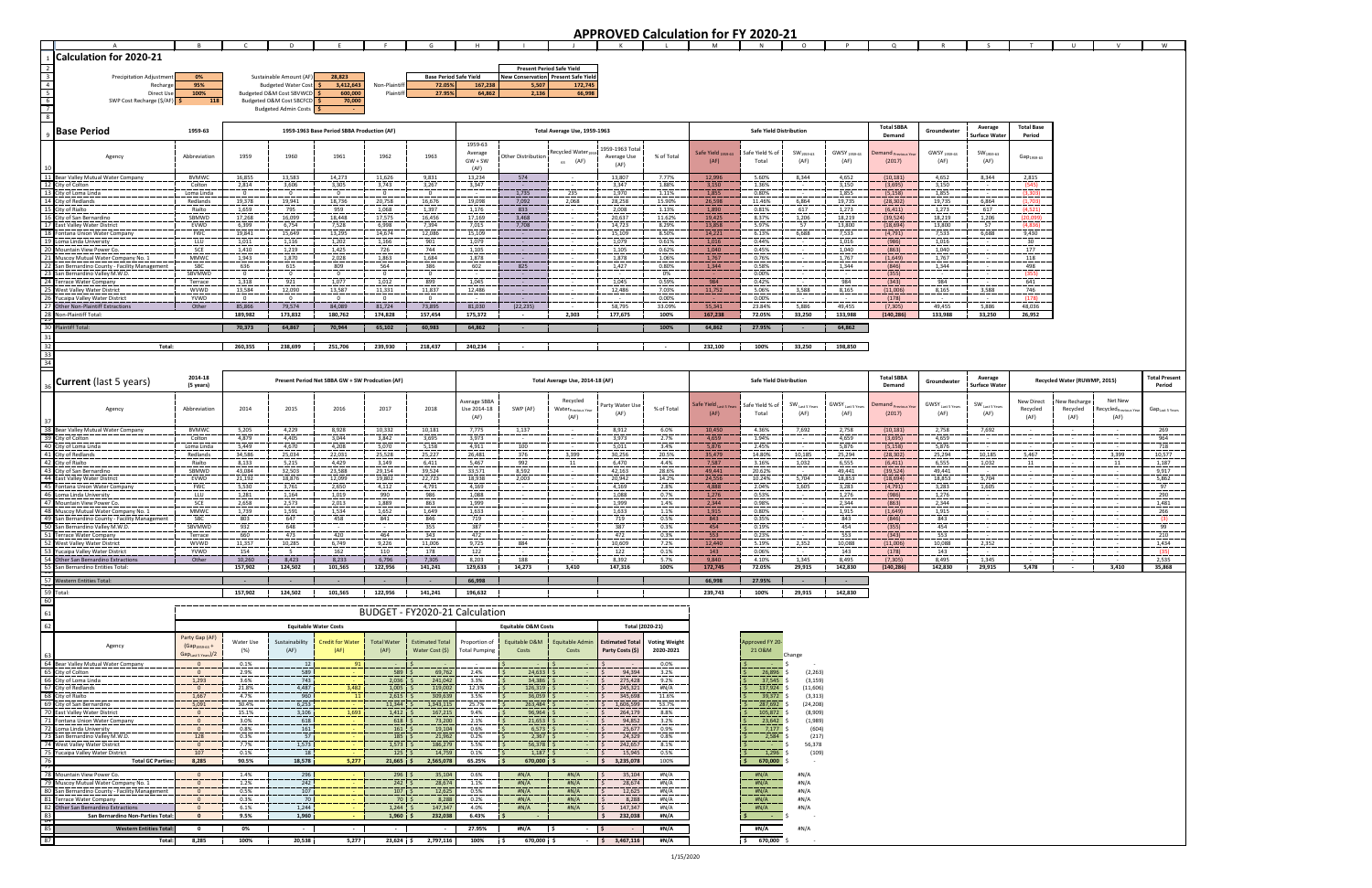|                                             |                                  |                                      |                                |                                      |                                |                                  | FY 2020-21                         |                                   |                                    |                                                  |                                                      | FY19-20 Corrections                     |                                            |                                         |                                            | FY 2019-20                      |                                     |                                           |                                               | FY 2018-19 Corrections                  |                                  |                              |                                                | FY 2018-19                                                   |                                      |                                        |
|---------------------------------------------|----------------------------------|--------------------------------------|--------------------------------|--------------------------------------|--------------------------------|----------------------------------|------------------------------------|-----------------------------------|------------------------------------|--------------------------------------------------|------------------------------------------------------|-----------------------------------------|--------------------------------------------|-----------------------------------------|--------------------------------------------|---------------------------------|-------------------------------------|-------------------------------------------|-----------------------------------------------|-----------------------------------------|----------------------------------|------------------------------|------------------------------------------------|--------------------------------------------------------------|--------------------------------------|----------------------------------------|
| Agency                                      | <b>Total Due to</b><br>Date      | <b>Total Due to</b><br><b>SBVMWD</b> | Total Due to<br>SBVMWD<br>(AF) | <b>Total Due to</b><br><b>SBVWCD</b> | WVWD 0&M<br>Correction<br>2018 | <b>Water Cost</b><br>2020-21(\$) | Total Paid to<br>SBVMWD in<br>2020 | Equitable<br><b>O&amp;M Costs</b> | Total Paid to<br>SBVWCD in<br>2020 | Bernardino<br>Watermaster<br>Correction<br>Water | San<br>Bernardino<br>Watermaste<br>Correction<br>0&M | Baseline<br>Feeder<br>Agreement<br>2017 | Redlands<br>Recycled<br>Correction<br>2017 | <b>WVWD</b><br>0&M<br>Correctio<br>2017 | <b>Water Cost</b><br>$2019-20(5)$          | Total Paid to Equitable<br>2019 | SBVMWD in O&M Costs<br>$2019-20(5)$ | <b>Total Paid to</b><br>SBVWCD in<br>2019 | Pumping<br>Adiustments<br>Water<br>Correction | Fontana Water Fontana O&M<br>Correction | Correction                       | Redlands<br>Recycled<br>2016 | <b>Nater Cost</b><br>Correction   $2018-19(5)$ | Total Paid to<br>SBVMWD in<br>2018                           | Equitable<br>O&M Costs<br>2018-19(\$ | <b>Total Paid</b><br>SBVWCD<br>in 2018 |
| Bear Valley Mutual Water Company            | (16)                             | (13)                                 | $(0)$ \$                       |                                      |                                |                                  |                                    |                                   |                                    | 37 <sup>1</sup>                                  |                                                      |                                         |                                            | 0.5                                     | 187                                        | 237 <sup>8</sup>                | 89:5                                |                                           |                                               |                                         | $(3)$ :                          |                              |                                                |                                                              | $121 \pm 5$                          | 121                                    |
| City of Colton                              | 106.89                           | 83,472                               | 705 <sup>5</sup>               | 23,426                               | (2, 263)                       | 69,762                           |                                    | 26,896                            |                                    | 13,056                                           | 1,645                                                |                                         | $22 \div 5$                                | (2.851)                                 | 66.608                                     | 62.397                          | 28,596                              | 28,046                                    | 80                                            | (3.893)                                 | $(550)$ \$                       |                              | 91,875                                         | 92.234                                                       |                                      | 23,240 \$23,240                        |
| City of Loma Lind                           |                                  | 254,636                              | $2,151$ :                      | 32,794                               | (3, 159)                       | 241,042                          |                                    | 37.545                            |                                    | 13.833                                           | 2,170                                                |                                         | $(14)$ \$                                  |                                         | 231,252                                    | 226,262                         | 37,736                              | 36.885                                    | 88 S                                          | (4,295)                                 | $(851)$ \$                       |                              | 218,718                                        | 219,514                                                      |                                      | 35.929 \$ 35.929                       |
| City of Redland                             | 847.43                           | 723,639                              | 5,752                          | 123,791                              | (11,606)                       | 119,002                          |                                    | 137,924                           |                                    | 102,003                                          |                                                      |                                         | \$ (356.970)                               | #N/A                                    | 516.253                                    |                                 | #N/A                                |                                           | 599                                           | (29.120)                                | $(2,528)$ $\frac{2}{197,527}$ \$ |                              | 569,400                                        |                                                              | 106.757                              | paid                                   |
| City of Rialto                              | 412.18                           | 377,489                              | 3,188                          | 34,697                               | (3.31)                         | 309,639                          |                                    | 39.372                            |                                    | 18.447                                           | 1.856                                                | 49.728                                  |                                            |                                         | 144.051                                    | 135,686                         | 32.273                              | 31,367                                    | (1.598)                                       | (5.861)                                 | $(906)$ \$                       |                              | 284.657                                        | 285.581                                                      |                                      | 38,250 \$ 38,250                       |
| City of San Bernardino                      | 1.249.67                         | 1,030,51                             | 8,704                          | 219,150                              | (24, 208)                      | 1,343,115                        |                                    | 287,692                           |                                    | (306, 765)                                       | (12, 957)                                            |                                         | (123) S                                    |                                         | 5 1,562,395                                | 1,525,347                       | 314,725                             | 308,163                                   | 777                                           | (37, 792)                               | $(6, 562)$ \$                    | (1.86)                       | 5 1,138,924                                    | 1,142,797                                                    |                                      | 277,164 \$277,164                      |
| East Valley Water Distric                   | 327.75                           | 235,572                              | 1,873                          | 92,187                               | (8,909)                        | 167,215                          |                                    | 105,872                           |                                    | 65,495                                           | 6,513                                                |                                         |                                            | 108 \$ (11,28)                          | 212,537                                    | 193,606                         | 113,237                             | 110,925                                   | $374 \pm 5$                                   | (18, 189)                               | $(2,312)$ \$                     | 2.77                         | 345,898                                        | 347,03                                                       |                                      | $97,656$ \$97,656                      |
| Fontana Union Water Compan                  | 109.40                           | 87,969                               | 743 <sup>5</sup>               | 21,435                               | (1.989)                        | 73,200                           |                                    | 23,642                            |                                    | 14,731                                           | 297:5                                                |                                         |                                            |                                         | 75.157                                     | 196.070                         | 5,158                               | \$20.401                                  |                                               | 120,927                                 | 15,243                           |                              |                                                |                                                              |                                      |                                        |
| oma Linda University                        | 28.99                            | 22,731                               | $192 \frac{d}{2}$              | 6,263                                |                                | 19,104                           |                                    | 7,177                             |                                    | 3,443                                            | 424                                                  |                                         |                                            |                                         | 17,566                                     | 16,458                          | 7,369                               | 7,184                                     |                                               | (994)                                   | 184)                             |                              | 23,453                                         | 23,562                                                       |                                      | 7,780 \$ 7,780                         |
| San Bernardino Valley M.W.D                 |                                  | 31,553                               | 266 <sup>°</sup>               | 2,367                                | (217)                          | 21,962                           |                                    | 2,584                             |                                    | 1,569                                            |                                                      |                                         |                                            |                                         | 8.006                                      |                                 |                                     |                                           | (1,987)                                       |                                         |                                  |                              | 1.987                                          |                                                              |                                      |                                        |
| West Valley Water District                  | 752.212                          | 587,628                              | 4,963 $\leq$                   | 164,583                              | 56,378                         | 186,279                          |                                    | #N/A                              |                                    | 32,806                                           |                                                      | 98,864                                  |                                            | 54 \$ 53.83                             | 68,503                                     |                                 | H N/A                               |                                           | 1,402                                         | (8,831)                                 | $(1,318)$ \$                     | 1.33                         | 207,215                                        |                                                              | 55.688                               |                                        |
| Yucaipa Valley Water District               | 71.607                           | 70,455                               | 595S                           | 1,152                                |                                | 14,759                           |                                    | 1.296                             |                                    | 55,688                                           |                                                      |                                         |                                            |                                         | 6.397                                      | 6.275                           | 819                                 |                                           |                                               | (108)                                   | $(29)$ 5                         |                              | 13,379                                         | 13.379                                                       |                                      | $1,237$ \$ 1,237                       |
| <b>Total GC Parties:</b>                    | $$4,227,492$ $$3,505,651$        |                                      | $29,132$ \$                    | 721,842                              |                                | 2,565,078                        |                                    | \$670,000                         |                                    | 14,343                                           |                                                      | $(0)$ , \$ 148,592 \$(356,909)          |                                            |                                         |                                            | $$2,908,912 \t$2,362,339$       |                                     | 540,000 \$ 543,847                        | $(243)$ \$                                    | 11,843                                  | \$(195,036                       |                              | $\frac{1}{2}$ , 2,895,506 \$ 2,124,096         |                                                              |                                      | 643,822 \$481,377                      |
| Mountain View Power Co.                     | 153,56                           | 153,561                              | $1,297$ \$                     |                                      | #N/A                           | 35,104                           |                                    | #N/A                              |                                    | 6,262                                            |                                                      |                                         |                                            |                                         | 44,732                                     |                                 | $\#N/A$                             |                                           |                                               | (2,014)                                 |                                  |                              | 69,536                                         |                                                              | H N/A                                |                                        |
| Muscoy Mutual Water Company No.             | 91,005                           | 91,005                               | 769 <sup>°</sup>               |                                      | #N/A                           | 28,674                           |                                    | #N/A                              |                                    | 5,074                                            |                                                      |                                         |                                            |                                         | 25,888                                     |                                 | #N/A                                | #N/A                                      | 28:5                                          | (1, 377)                                |                                  |                              | 32,509                                         |                                                              | #N/A                                 | #N/A                                   |
| San Bernardino County - Facility Management | 40.524                           | 40,524                               | 342 <sup>g</sup>               |                                      | #N/A                           | 12,625                           |                                    | H N/A                             |                                    | 2,277                                            |                                                      |                                         |                                            |                                         | 11,617                                     |                                 | #N/A                                | #N/A                                      | 13:5                                          | (615)                                   |                                  |                              | 14,513                                         |                                                              | #N/A                                 | #N/A                                   |
| Terrace Water Compan                        | 30.180                           | 30,180                               | 255 $\leq$                     |                                      | #N/A                           | 8,288                            |                                    | H N/A                             |                                    | 1.705                                            |                                                      |                                         |                                            |                                         | 8.699                                      |                                 | # $N/A$                             | #N/A                                      | $10$ $\therefore$                             | (504)                                   |                                  |                              | 11.907                                         |                                                              | #N/A                                 | #N/A                                   |
| <b>Other San Bernardino Extractions</b>     | 470.97                           | 470.971                              | 3.978                          |                                      | #N/A                           | 147,347                          |                                    | #N/A                              |                                    | 25,673                                           |                                                      |                                         |                                            |                                         | 130.978                                    |                                 | #N/A                                | #N/A                                      | $151$ $\ddot{\phantom{1}}$                    | (7, 332)                                | $\sim$ S                         | $1.117$ IS                   | 173,037                                        |                                                              | #N/A                                 | #N/A                                   |
| San Bernardino Non-Parties Total:           | 786,242                          | 786,242                              | $6,641$ \$                     |                                      |                                | 232,038                          |                                    |                                   |                                    | 40,992                                           |                                                      |                                         |                                            |                                         | 221,914                                    |                                 |                                     |                                           | $243 \quad$ \$                                | (11, 843)                               |                                  | \$ 1,397                     | 301,502                                        |                                                              |                                      |                                        |
| <b>Western Entities Total:</b>              |                                  |                                      | $\sim$                         |                                      |                                | $\sim$                           |                                    | #N/A                              |                                    | $\sim$                                           |                                                      | $\sim$                                  |                                            |                                         | $\sim$                                     |                                 |                                     | paid                                      |                                               |                                         | - 5                              |                              | $\sim$                                         |                                                              |                                      | paid                                   |
|                                             | Total: \$ 5,013,735 \$ 4,291,893 |                                      | 35,773 \$                      | 721,842                              |                                | 2,797,116 \$                     |                                    | 670,000                           |                                    | 55,334 \$<br>١s                                  | $(0)$ \$                                             |                                         | 148,592 \$(356,909) \$                     |                                         | $\frac{1}{2}$ \$ 3,130,826 \$ 2,362,339 \$ |                                 |                                     | 540,000 \$ 543,847                        |                                               |                                         | \$(193,639                       |                              |                                                | $\frac{1}{2}$ \$ 3,197,008 \$ 2,124,096 \$ 643,822 \$481,377 |                                      |                                        |

paid= O&M charges paid through SBVWCD Groundwater Charge